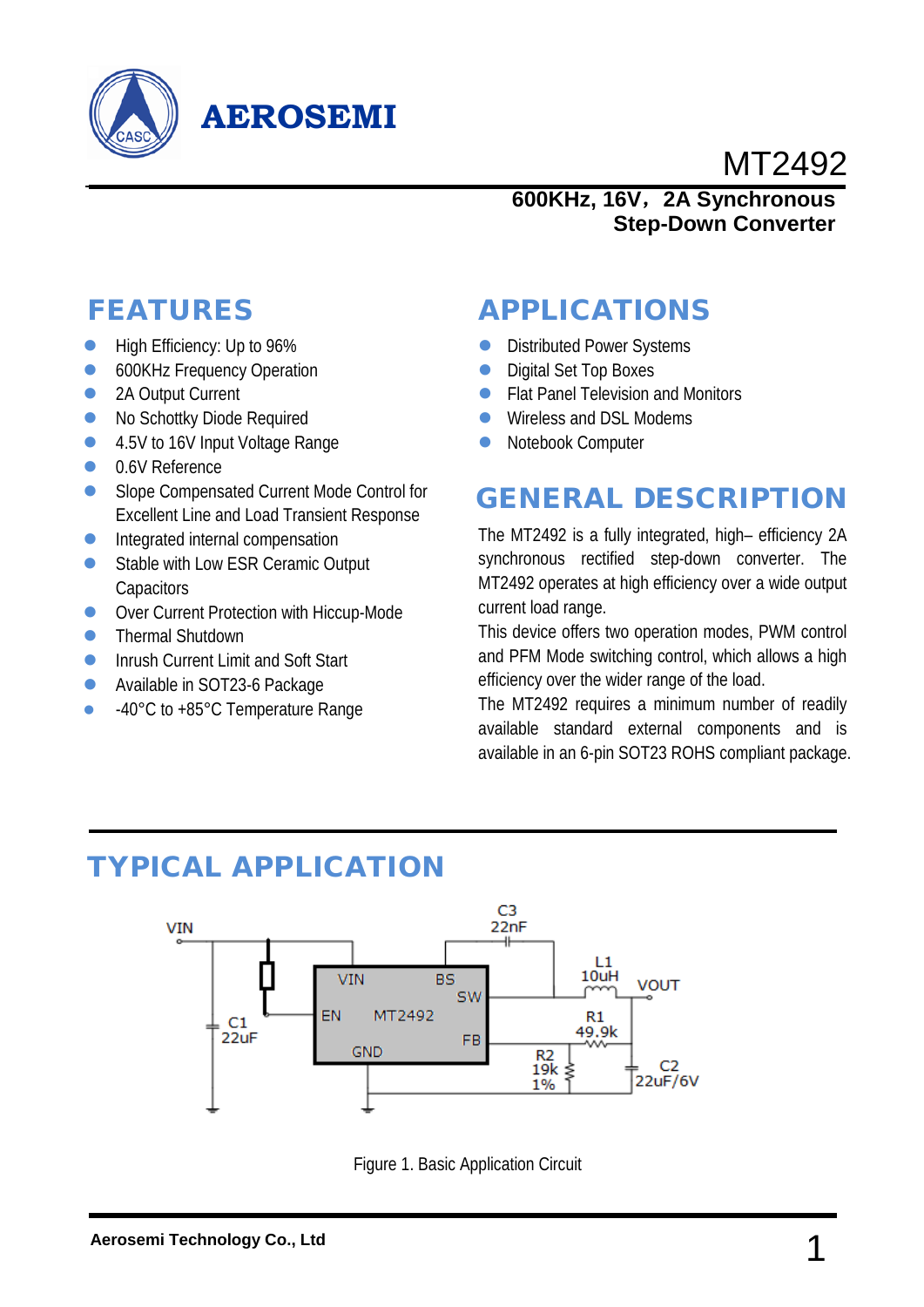## **ABSOLUTE MAXIMUM RATINGS (Note 1)**

| Input Supply Voltage  -0.3V to 17V |
|------------------------------------|
|                                    |
|                                    |
| BS Voltage  (Vsw-0.3) to (Vsw+5V)  |
|                                    |

Operating Temperature Range ... -40°C to +85°C Lead Temperature(Soldering,10s) …………+300°C Storage Temperature Range …....-65°C to 150°C

## PIN DESCRIPTION

j

| <b>PIN</b> | <b>NAME</b> | <b>FUNCTION</b>                                                                                                                       |
|------------|-------------|---------------------------------------------------------------------------------------------------------------------------------------|
|            | <b>BS</b>   | Bootstrap. A capacitor connected between SW and BST pins is required to form a<br>floating supply across the high-side switch driver. |
| 2          | <b>GND</b>  | Ground                                                                                                                                |
| 3          | FB.         | Adjustable version feedback input. Connect FB to the center point of the external<br>resistor divider.                                |
| 4          | EN          | Drive this pin to a logic-high to enable the IC. Drive to a logic-low to disable the IC<br>and enter micro-power shutdown mode.       |
| 5          | <b>VIN</b>  | Power supply Pin                                                                                                                      |
| 6          | <b>SW</b>   | Switching Pin                                                                                                                         |

## PIN CONFIGURATION

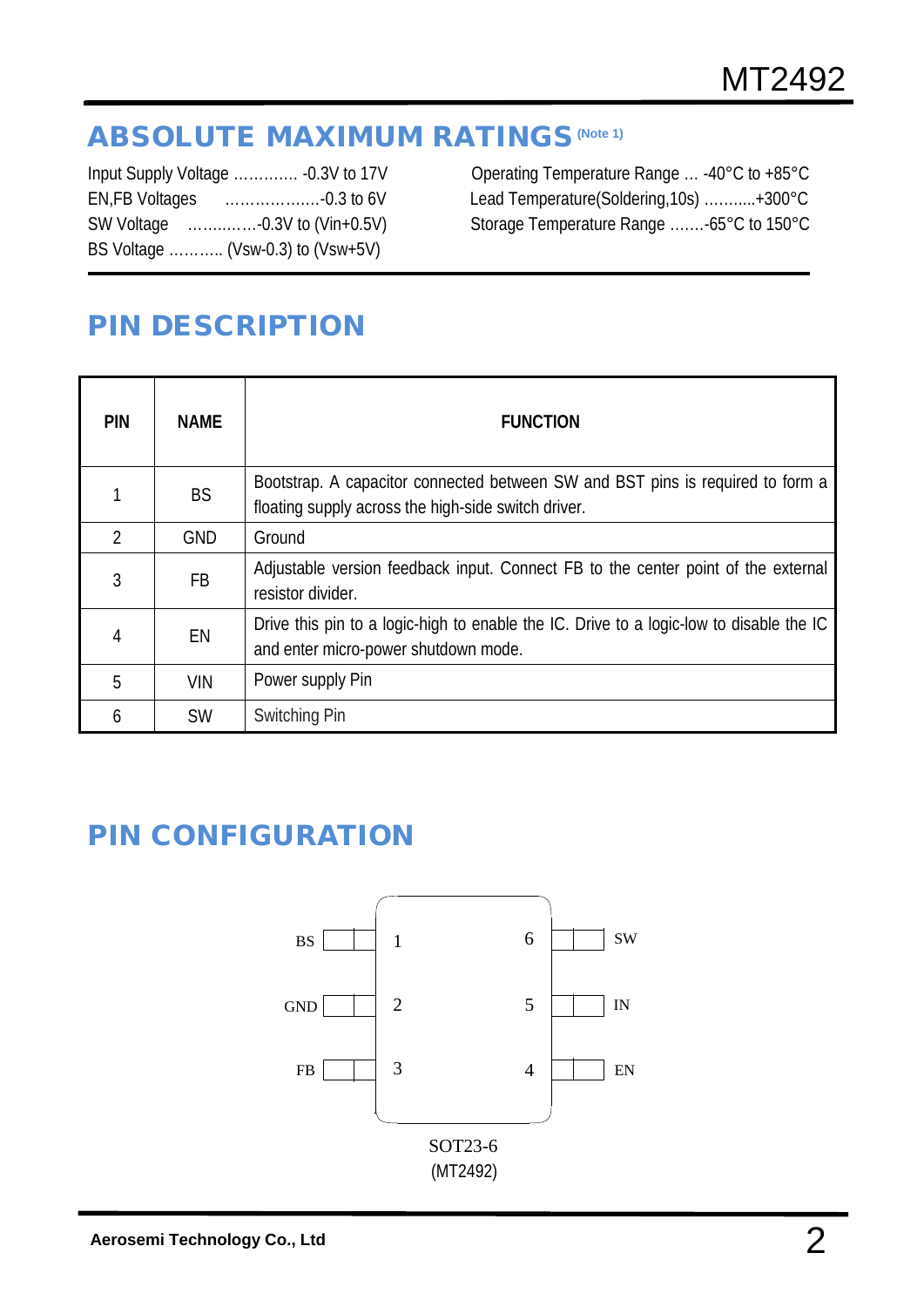## ELECTRICAL CHARACTERISTICS (Note 3)

| Parameter                                            | <b>Conditions</b>                                | <b>MIN</b> | <b>TYP</b>     | <b>MAX</b> | unit         |
|------------------------------------------------------|--------------------------------------------------|------------|----------------|------------|--------------|
| Input Voltage Range                                  |                                                  | 4.5        |                | 16         | V            |
| <b>UVLO Threshold</b>                                |                                                  |            |                | 4.4        | $\vee$       |
| Supply Current in Operation  VEN=2.0V, VFB=1.1V      |                                                  |            | 0.4            | 0.6        | mA           |
| Supply Current in Shutdown $ V_{EN}=0$ or $EN = GND$ |                                                  |            | 1              |            | uA           |
| <b>Regulated Feedback</b><br>Voltage                 | $T_A = 25^{\circ}$ C, 4.5V $\leq$ VIN $\leq$ 18V | 0.588      | 0.6            | 0.612      | $\vee$       |
| High-Side Switch<br>On-Resistance                    |                                                  |            | 90             |            | m $\Omega$   |
| Low-Side Switch<br>On-Resistance                     |                                                  |            | 70             |            | $m \Omega$   |
| <b>High-Side Switch Leakage</b><br>Current           | VEN=0V, Vsw=0V                                   |            | $\overline{0}$ | 10         | иA           |
| <b>Upper Switch Current Limit</b>                    | Minimum Duty Cycle                               |            | 3              |            | A            |
| <b>Oscillation Frequency</b>                         |                                                  |            | 0.6            |            | <b>MHz</b>   |
| Maximum Duty Cycle                                   | $V_{FB} = 0.6V$                                  |            | 92             |            | %            |
| Minimum On-Time                                      |                                                  |            | 60             |            | nS           |
| <b>Thermal Shutdown</b>                              |                                                  |            | 160            |            | $^{\circ}$ C |

( $V_{IN}$ =12V,  $V_{OUT}$ =5V, T<sub>A</sub> = 25°C, unless otherwise noted.)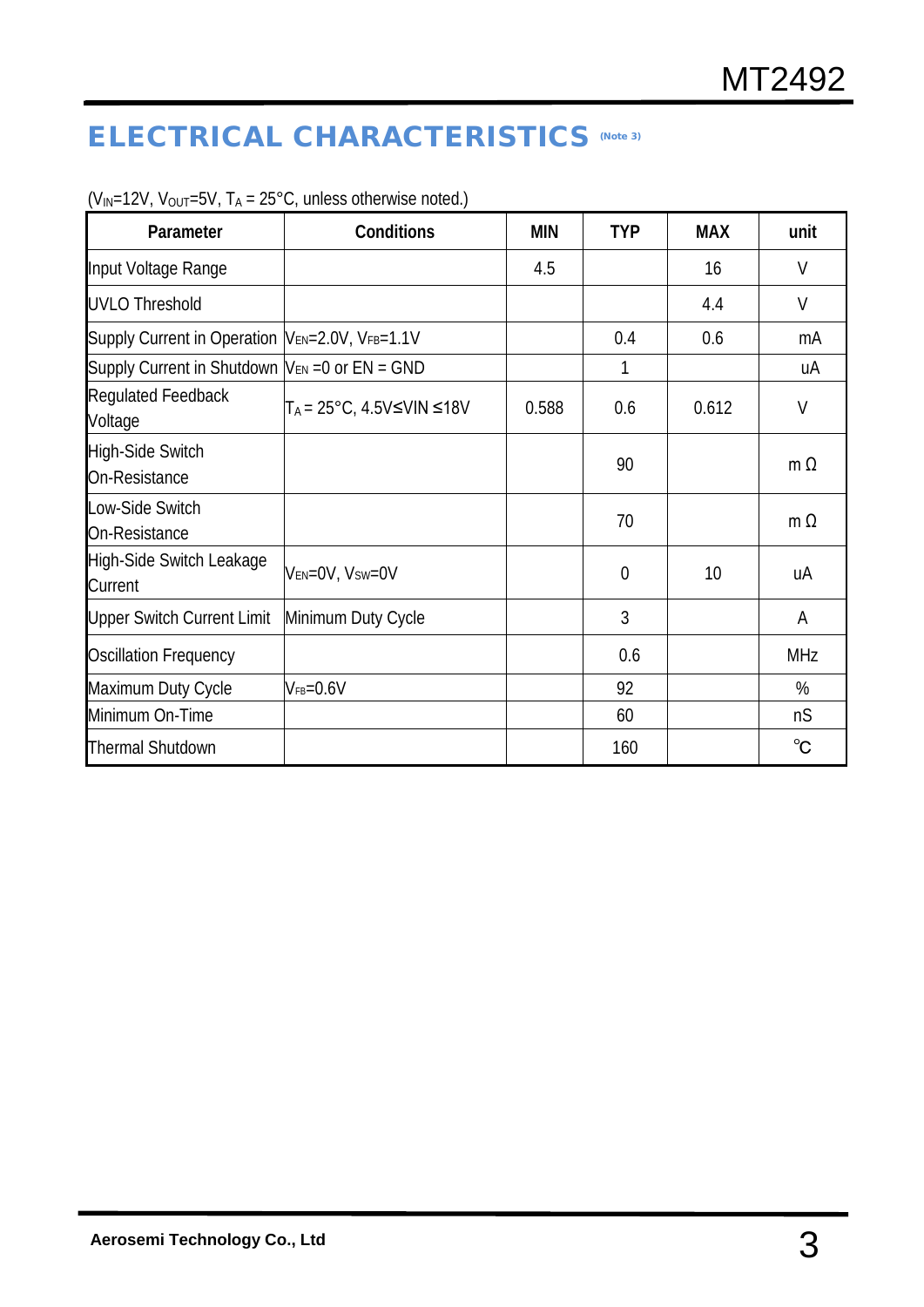## TYPICAL PERFORMANCE CHARACTERISTICS











#### **Short protection**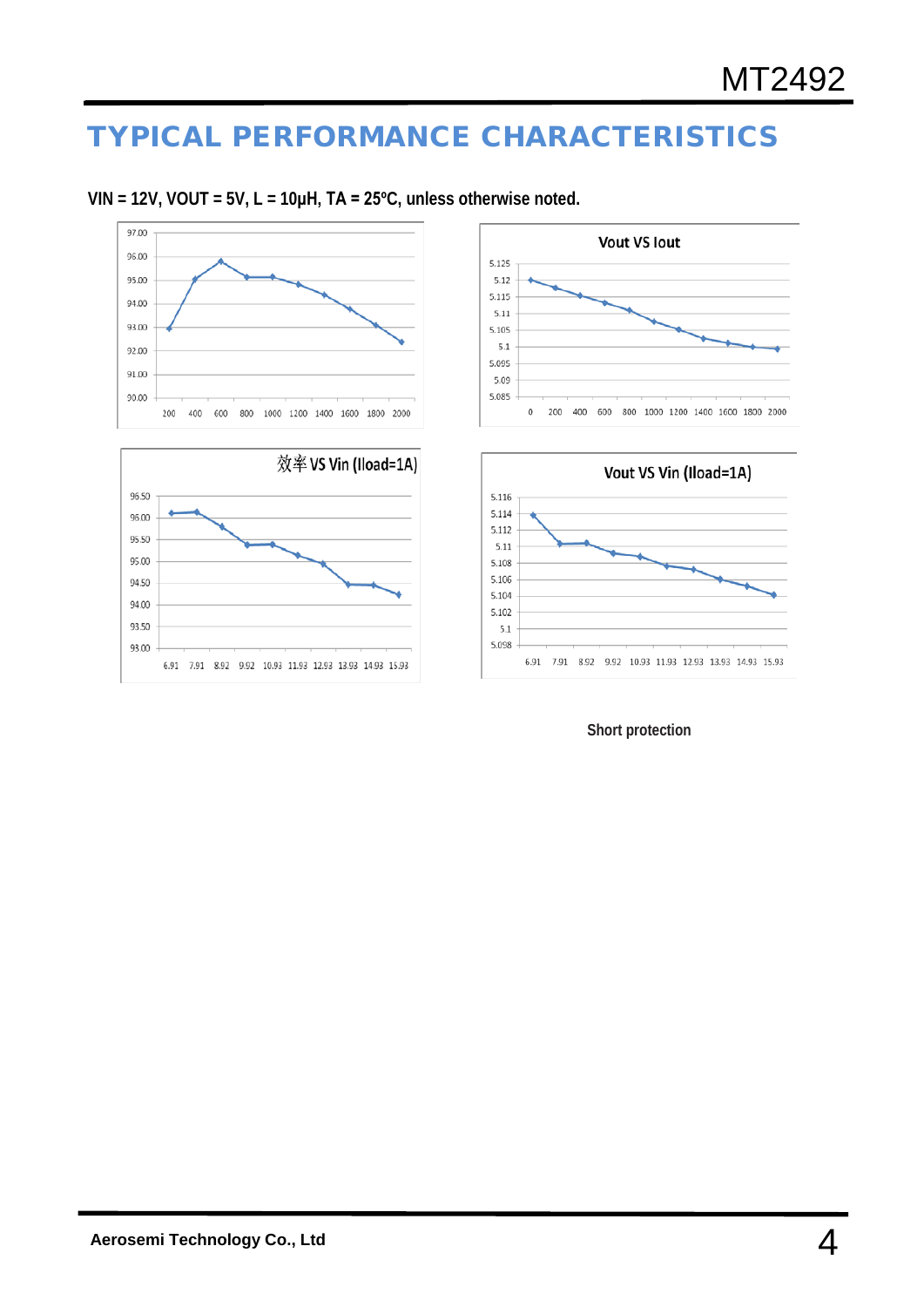## FUNCTIONAL BLOCK DIAGRAM





# FUNCTIONAL DESCRIPTION

### **Internal Regulator**

The MT2492 is a current mode step down DC/DC converter that provides excellent transient response with no extra external compensation components. This device contains an internal, low resistance, high voltage power MOSFET, and operates at a high 600K operating frequency to ensure a compact, high efficiency design with excellent AC and DC performance.

### **Error Amplifier**

The error amplifier compares the FB pin voltage with the internal FB reference (VFB) and outputs a current proportional to the difference between the two. This output current is then used to charge or discharge the internal compensation network to form the COMP voltage, which is used to control the power MOSFET current. The optimized internal

compensation network minimizes the external component counts and simplifies the control loop design.

### **Internal Soft-Start**

The soft-start is implemented to prevent the converter output voltage from overshooting during startup. When the chip starts, the internal circuitry generates a soft-start voltage (SS) ramping up from 0V to 0.6V. When it is lower than the internal reference (REF), SS overrides REF so the error amplifier uses SS as the reference. When SS is higher than REF, REF regains control. The SS time is internally fixed to 1 ms.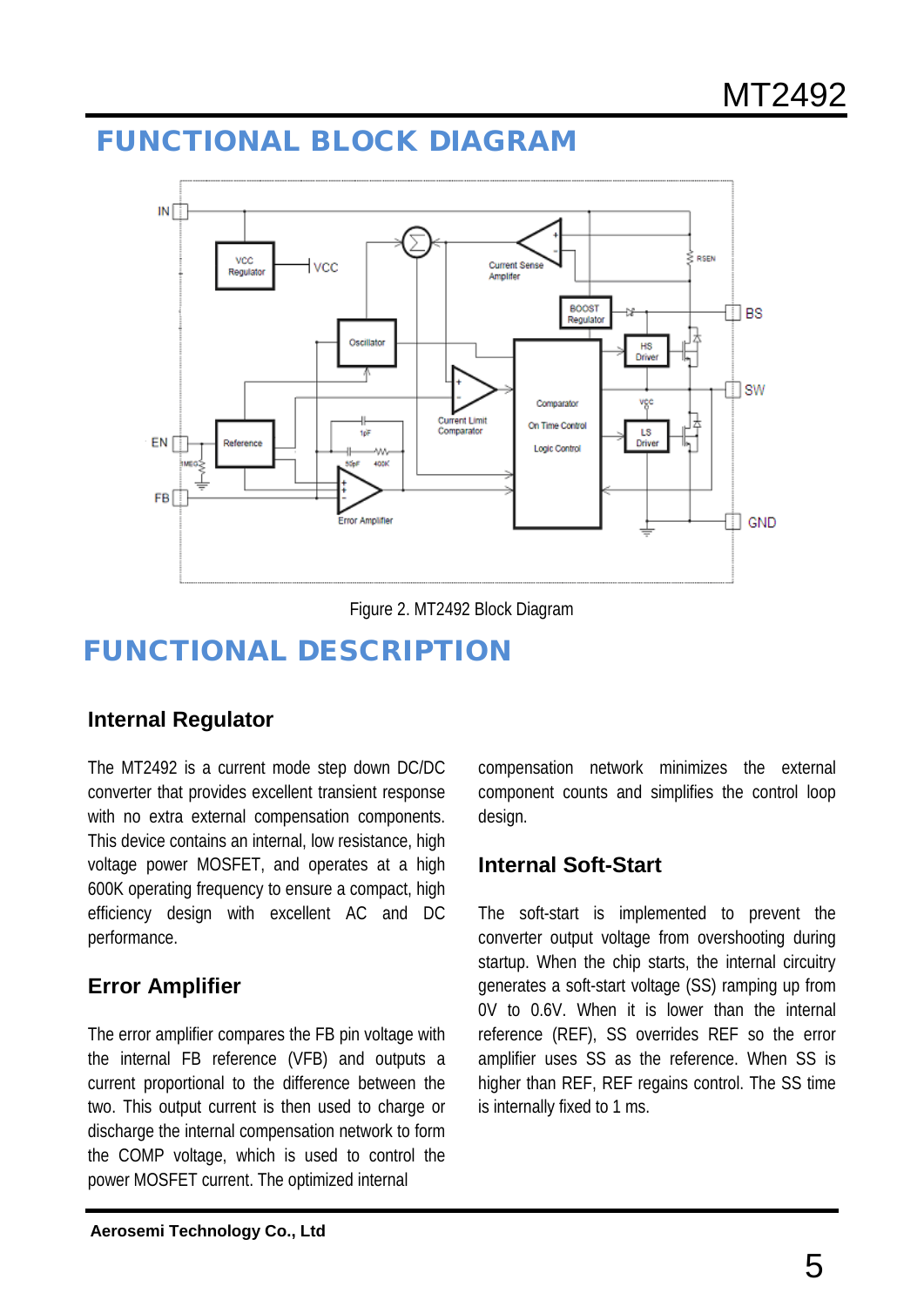#### **Over-Current-Protection and Hiccup**

The MT2492 has cycle-by-cycle over current limit when the inductor current peak value exceeds the set current limit threshold. Meanwhile, output voltage starts to drop until FB is below the Under-Voltage (UV) threshold, typically 30% below the reference. Once a UV is triggered, the MT2492 enters hiccup mode to periodically restart the part. This protection mode is especially useful when the output is dead-short to ground. The average short circuit current is greatly reduced to alleviate the thermal issue and to protect the regulator. The MT2492 exits the hiccup mode once the over current condition is removed.

### **Startup and Shutdown**

If both VIN and EN are higher than their appropriate thresholds, the chip starts. The reference block starts first, generating stable reference voltage and currents, and then the internal regulator is enabled. The regulator provides stable supply for the remaining circuitries. Three events can shut down the chip: EN low, VIN low and thermal shutdown. In the shutdown procedure, the signaling path is first blocked to avoid any fault triggering. The COMP voltage and the internal supply rail are then pulled down. The floating driver is not subject to this shutdown command.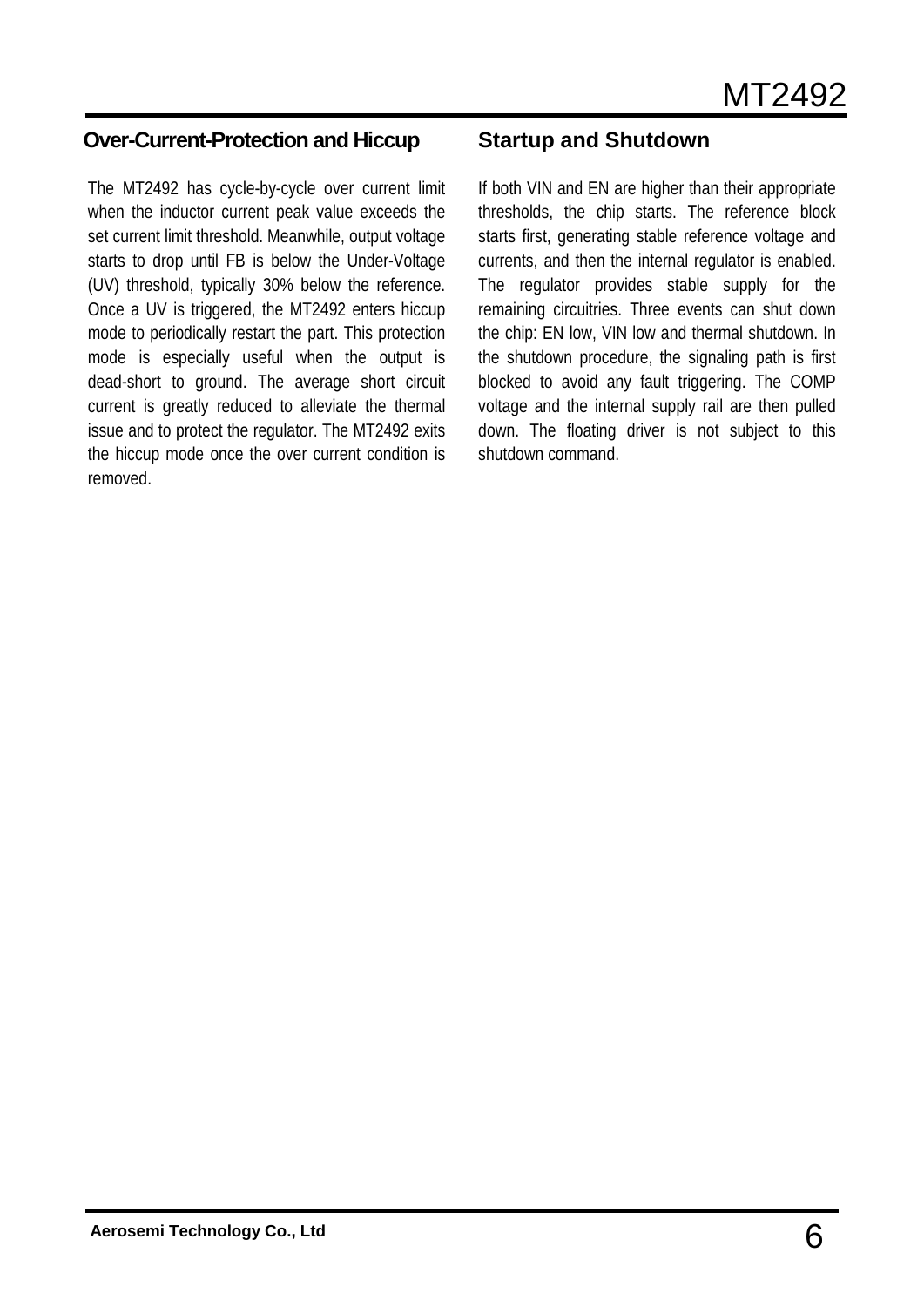## APPLICATION INFORMATION

### **Setting the Output Voltage**

The external resistor divider is used to set the output voltage (see Typical Application on page 1). The feedback resistor R1 also sets the feedback loop bandwidth with the internal compensation capacitor. Choose R1 to be around 100kΩ for optimal transient response. R2 is then given by:



### **Selecting the Inductor**

A 4.7μH to 22μH inductor with a DC current rating of at least 25% percent higher than the maximum load current is recommended for most applications. For highest efficiency, the inductor DC resistance should be less than 15mΩ. For most designs, the inductance value can be derived from the following equation.

$$
L = \frac{V_{out} \times (V_{in} - V_{out})}{V_{in} \times \Delta I_L \times f_{OSC}}
$$

Where ΔIL is the inductor ripple current. Choose inductor ripple current to be approximately 30% if the maximum load current, 2A. The maximum inductor peak current is:

$$
I_{L(MAX)} = I_{LOAD} + \frac{\Delta I_L}{2}
$$

Under light load conditions below 100mA, larger inductance is recommended for improved efficiency.

### **Selecting the Output Capacitor**

The output capacitor (C2) is required to maintain the DC output voltage. Ceramic, tantalum, or low ESR electrolytic capacitors are recommended. Low ESR capacitors are preferred to keep the output voltage ripple low. The output voltage ripple can be estimated by:

$$
\Delta V_{OUT} = \frac{V_{OUT}}{f_s \times L} \times \left[1 - \frac{V_{OUT}}{V_{IN}}\right] \times \left[R_{ESR} + \frac{1}{8 \times f_s \times C_2}\right]
$$

Where L is the inductor value and RESR is the equivalent series resistance (ESR) value of the output capacitor. In the case of ceramic capacitors, the impedance at the switching frequency is dominated by the capacitance. The output voltage ripple is mainly caused by the capacitance. For simplification, the output voltage ripple can be estimated

$$
\mathsf{by:}\,\Delta V_{OUT} = \frac{V_{OUT}}{8 \times f_s^2 \times L \times C_2} \times \left[1 - \frac{V_{OUT}}{V_{IN}}\right]
$$

In the case of tantalum or electrolytic capacitors, the ESR dominates the impedance at the switching frequency. For simplification, the output ripple can be approximated to:

$$
\Delta V_{OUT} = \frac{V_{OUT}}{f_s \times L} \times \left[1 - \frac{V_{OUT}}{V_{IN}}\right] \times R_{ESR}
$$

The characteristics of the output capacitor also affect the stability of the regulation system. The MT2492 can be optimized for a wide range of capacitance and ESR values.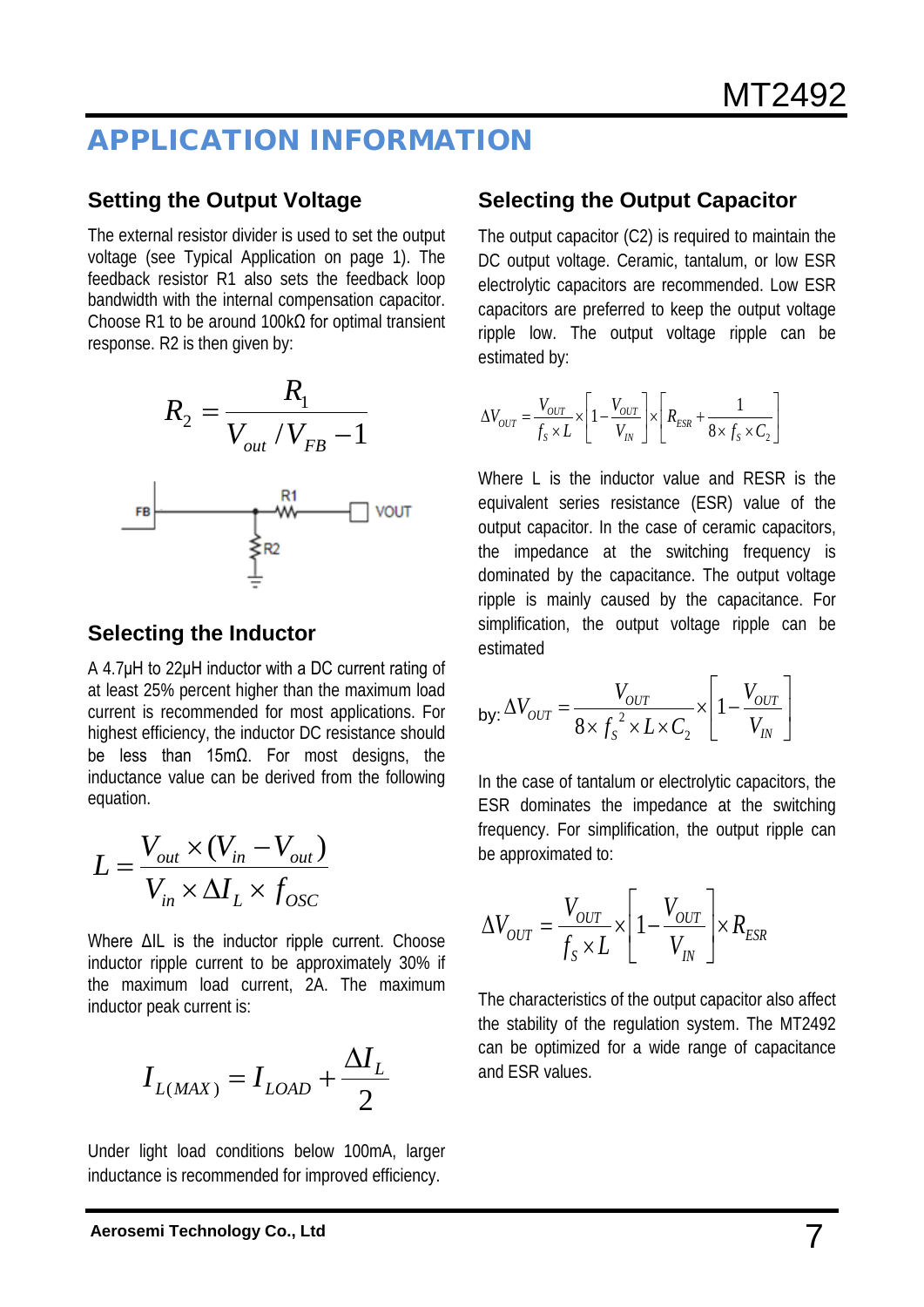### **PCB Layout Guide**

PCB layout is very important to achieve stable operation. It is highly recommended to duplicate EVB layout for optimum performance. If change is necessary, please follow these guidelines and take Figure 4 for reference.

1) Keep the path of switching current short and minimize the loop area formed by Input capacitor, high-side MOSFET and low-side MOSFET.

2) Bypass ceramic capacitors are suggested to be put close to the Vin Pin.

3) Ensure all feedback connections are short and direct. Place the feedback resistors and compensation components as close to the chip as possible.

4) VOUT, SW away from sensitive analog areas such as FB.

5) Connect IN, SW, and especially GND respectively to a large copper area to cool the chip to improve thermal performance and long-term reliability.

6) An example of 2-layer PCB layout is shown in Figure 4 for reference.